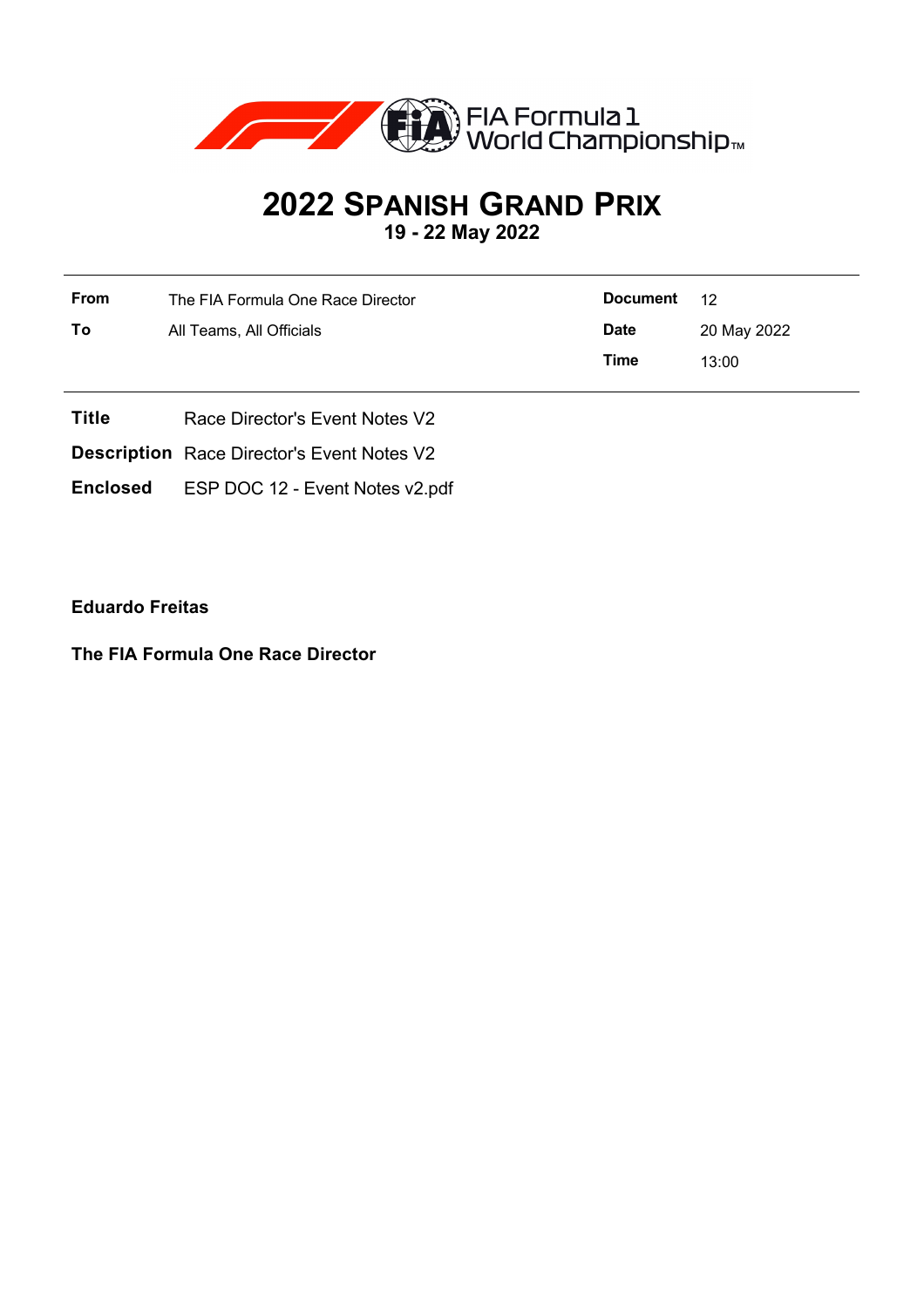

## **2022 SPANISH GRAND PRIX**

**19 – 22 May 2022** 

| From | The FIA Formula One Race Director | Document            | 12 <sup>°</sup>      |
|------|-----------------------------------|---------------------|----------------------|
| To   | All Teams, All Officials          | <b>Date</b><br>Time | 20 May 2022<br>13:00 |

## **EVENT NOTES V2 (changes in light blue) General Instructions**

## **1) Track light panels**

The FIA track light panels have been installed in the positions shown on the circuit map. In accordance with Appendix H to the ISC the light signals have the same meaning as flag signals.

## **2) Drivers leaving their pit stop position in the pit lane**

For safety reasons, no car should be driven from its pit stop position at any time unless:

- a) It has first been driven into the pit stop position having just entered the pit lane from the track, and;
- b) It is then driven immediately back onto the track from the pit stop position.

## **3) Observing yellow flags during free practice and qualifying**

- **3.1** Double waved: Any driver passing through a double waved yellow marshalling sector must reduce speed significantly and be prepared to change direction or stop. In order for the stewards to be satisfied that any such driver has complied with these requirements it must be clear that he has not attempted to set a meaningful lap time, for practical purposes any driver in a double yellow sector will have that lap time deleted.
- **3.2** Single waved: Drivers should reduce their speed and be prepared to change direction. It must be clear that a driver has reduced speed and, in order for this to be clear, a driver would be expected to have braked earlier and/or discernibly reduced speed in the relevant marshalling sector.

## **4) Laps during qualifying and reconnaissance laps**

In order to ensure that cars are not driven unnecessarily slowly during all laps of the qualifying sessions or during reconnaissance laps when the pit exit is opened for the race, drivers must stay below the maximum time set by the FIA between the Safety Car lines shown on the pit lane map. You will be informed of the maximum time after the first free practice session.

## **5) Article 55.14**

(…) In order to avoid the likelihood of accidents before the safety car returns to the pits, from the point at which the lights on the car are turned out drivers must proceed at a pace which involves no erratic acceleration or braking nor any manoeuvre which is likely to endanger other drivers or impede the restart.(…)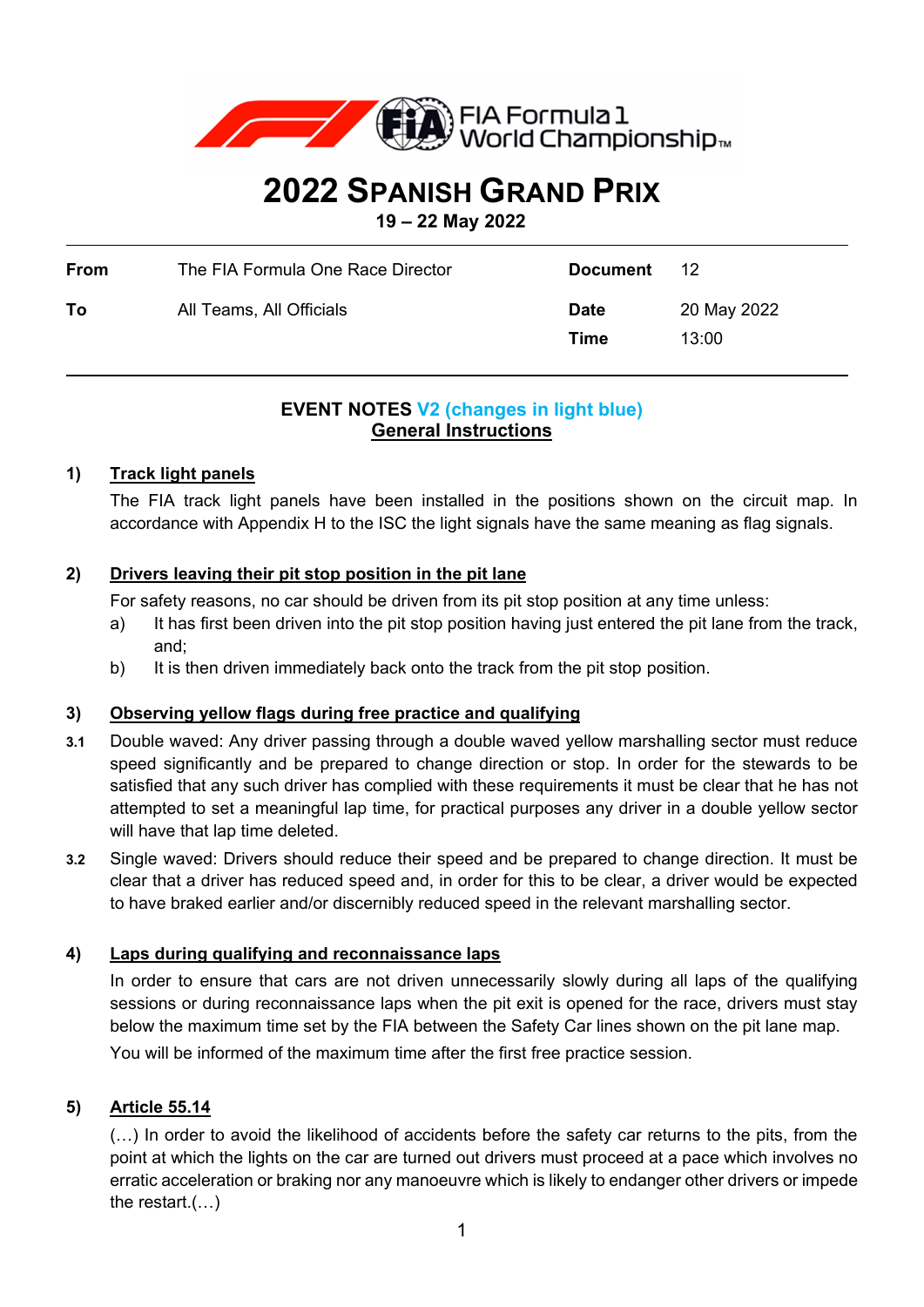

#### **6) Parc Fermé Cameras**

The Parc Fermé cameras must be uncovered and operational at all times during the Event.

#### **7) Lapping during the race**

The ISC requires drivers who are caught by another car about to lap him to allow the faster driver past at the first available opportunity. The F1 Marshalling System has been developed in order to ensure that the point at which a driver is shown blue flags is consistent, rather than trusting the ability of marshals to identify situations that require blue flags.

The system will be set to give a pre-warning when the faster car is within 3.0s of the car about to be lapped, this should be used by the team of the slower car to warn their driver he is soon going to be lapped and that allowing the faster car through should be considered a priority. When the faster car is within 1.2s of the car about to be lapped blue flags will be shown to the slower car (in addition to blue light panels, blue cockpit lights and a message on the timing monitors) and the driver must allow the following driver to overtake at the first available opportunity.

It should be noted that the aim of using F1MS is ensure consistent application of the rules, additional instructions may also be given by race control when necessary.

## **Event Specific Instructions**

#### **8) Formula 1 Sporting Regulations Article 23.1**

In accordance with the provisions of Article 23.1b), this Event is an Open Event.

#### **9) Specific Technical Procedures**

Please note that from 2022 the FIA have introduced an Appendix Index File which contains all the relevant and active Appendix documents, Technical and Sporting Directives. The latest version of this Index file ("2022 Formula 1 Appendix – iss  $6 - 2022 - 05 - 16$ .xlsx") and all relevant documents can be found on the FIA SFTP site.

#### **10) Support Races team barrier placement and Movements**

- **10.1** Team barrier placement prior to and during all support category practice sessions and races: On the white line, no more than three meters twenty from the red line under the frontal garage shutter.
- **10.2** It is not permitted to push cars to the weighing area at any time a support category is in the pit lane.
- **10.3** Support Crews and Trolleys will be released into Pit Lane no earlier than 20 minutes prior to the opening of Pit Exit for their respective sessions.
- **10.4** Support Category competition vehicles will be released from the marshalling area no earlier than 15 minutes prior to the opening of Pit Exit for their respective sessions.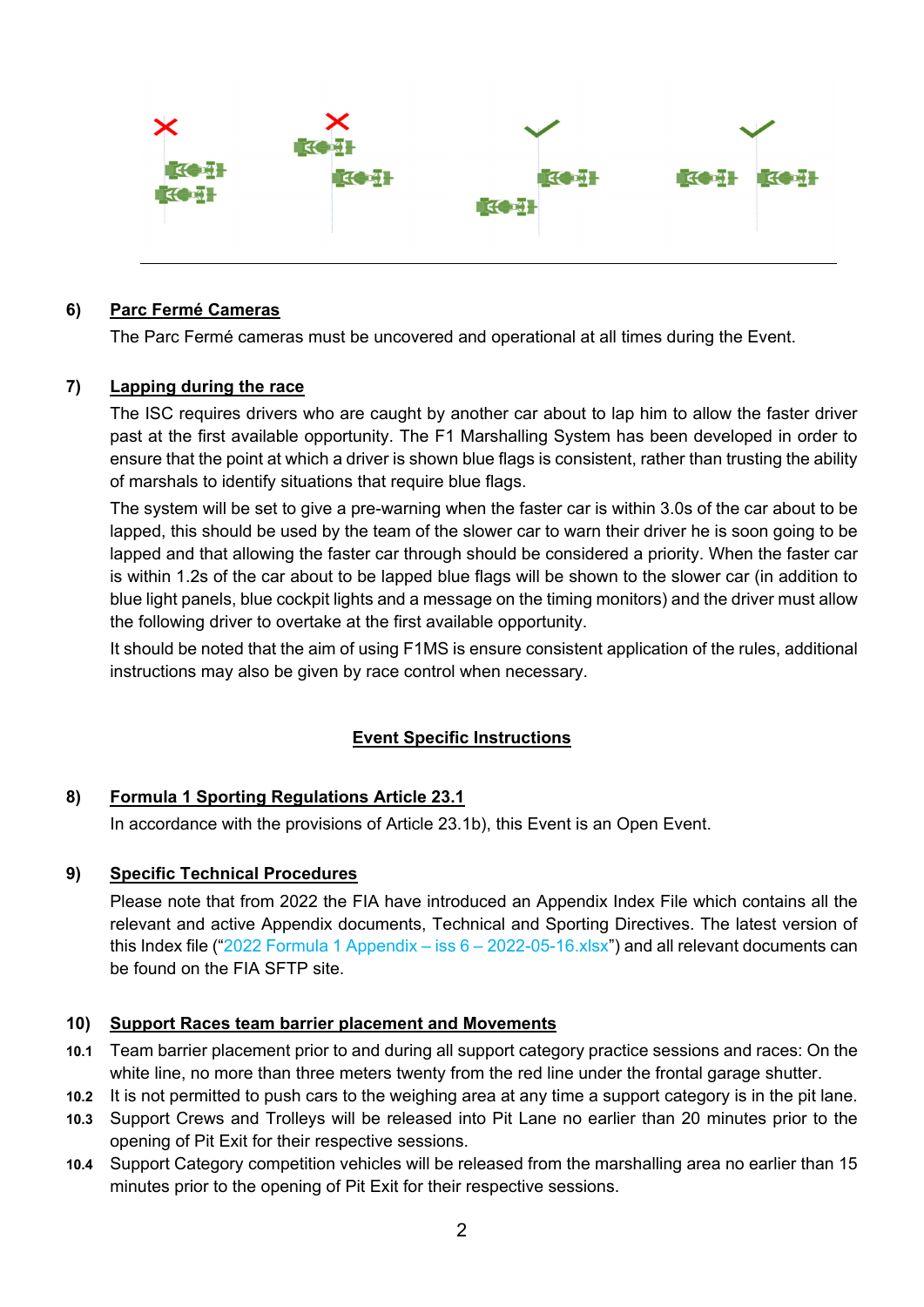## **11) Practice starts**

- **11.1** Practice starts may be carried out on the track at the end of each free practice session. Any car on the track when the chequered flag is shown may then complete another lap and, instead of entering the pits, proceed to the grid and carry out a practice start.
- **11.2** All drivers carrying out a practice start must do so by pulling as far forward on the grid as possible and, if necessary, should wait for *others, on the same side of the grid, in front* to carry out a start before getting to a grid position further forward. Under no circumstances should a driver make a practice start if another car is still stationary in front of him on the same side of the grid.
- **11.3** If any driver appears to be disregarding any of the above a red flag will be displayed and the possibility to carry out any further starts will be immediately terminated.
- **11.4** Practice starts may *only* be carried out at the pit exit on the right-hand side and, for the avoidance of doubt, this includes any time the pit exit is open for the race.
- **11.5** For reasons of safety and sporting equity, cars may not stop in the fast lane at any time the pit exit is open without a justifiable reason (a practice start is not considered a justifiable reason)

## **12) Lines at the Pit Entry and Pit Exit**

- **12.1** In accordance with Chapter 4 (Section 5) of Appendix L to the ISC drivers must keep to the right of the solid white line at the pit exit when leaving the pits. No part of any car leaving the pits may cross this line.
- **12.2** For safety reasons drivers must keep to the right of the bollard at the pit entry when they are entering the pits.
- **12.3** Except in the cases of force majeure (accepted as such by the Stewards), the crossing by any part of the car, in any direction, of the white painted area, between the pit entry and the track, by a driver who, in the opinion of the Stewards, had committed to entering the pit lane is prohibited.

## **13) DRS**

DRS Detection will be automatically disabled in each individual zone if any of the light panels in that particular zone are displaying yellow. The zones and corresponding light panels are as follows:

- a) DRS Activation 1: Panels 11, 12
- b) DRS Activation 2: Panels 17, 1, 2

## **14) Track Limits**

In accordance with the provisions of Article 33.3, the white lines define the track edges. Track Limits Turns 1 & 2

- a) Any driver going with the 4 wheels to the left of the LHS track limiting white line, at T1 and T2, may only rejoin the track at T3 on the following conditions:
	- 1) The car passes on the left-hand side of the 2 bollards at the entry of T3.
	- 2) The car rejoins the track in a safe way.
	- 3) The car does not gain a lasting advantage.

## Track Limits Turns 13, 14 and 15

b) On the above-mentioned turns, during Qualifying and the Race, any lap done beyond track limits, may entail the loss of the relevant lap as well as the immediately following lap.

## **15) Fire extinguishers around the circuit**

Indicated by white boards with a red fire extinguisher image attached to the debris fences.